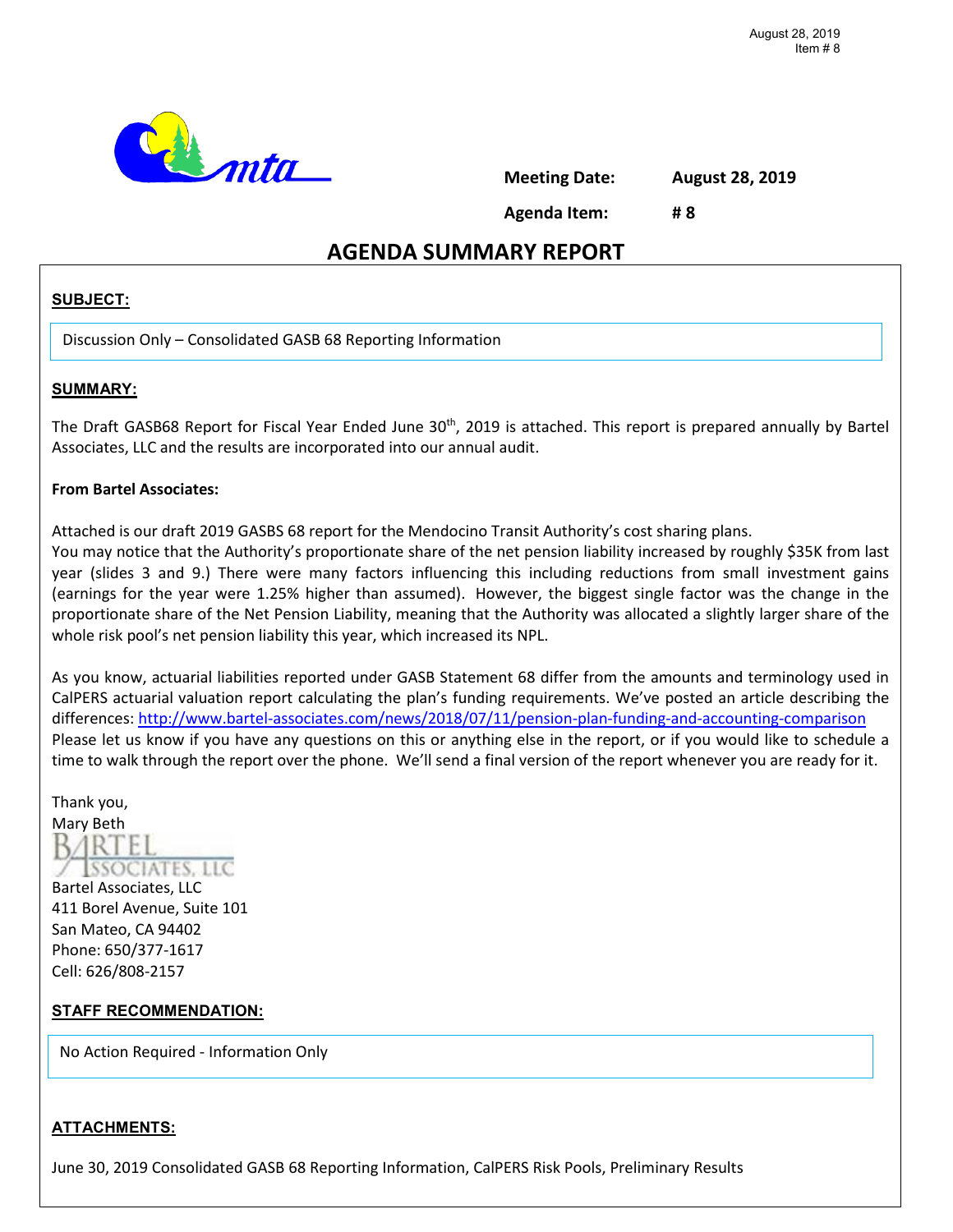



# **Mendocino Transit Authority CalPERS Miscellaneous Pension Plans**

IATES, LLC June 30, 2019 Consolidated GASB 68 Reporting Information CalPERS Risk Pools Preliminary Results

> Mary Beth Redding Kateryna Doroshenko **Bartel Associates, LLC** 411 Borel Avenue, Suite 101 San Mateo, CA 94402 mbredding@bartel-associates.com

August 8, 2019

© Copyright 2019

| <b>Contents</b>                               |                |
|-----------------------------------------------|----------------|
| <b>Topic</b>                                  | Page           |
| Net Pension Liability                         |                |
| <b>Note Disclosures</b>                       | $\overline{4}$ |
| Required Supplementary Information            | 9              |
| Data as of 6/30/18 Measurement Date           | 11             |
| <b>Supporting Calculations</b>                | 13             |
| <b>Journal Entries</b>                        | 27             |
| Reconciliation of Deferred Outflows/(Inflows) | 31             |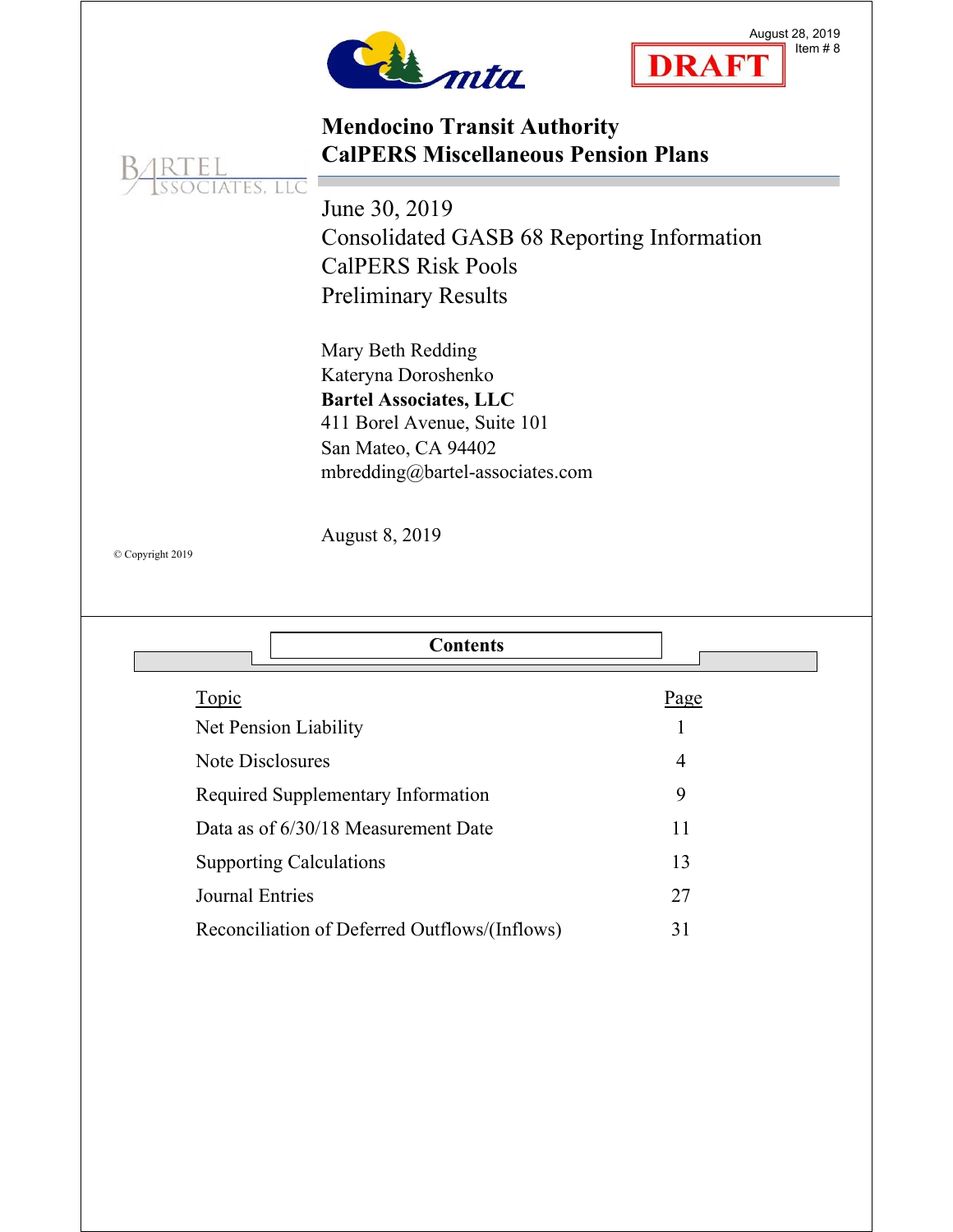### **Applicable Dates and Periods**

|                                      | June 30, 2019<br><b>Employer</b><br><b>Fiscal Year</b> |
|--------------------------------------|--------------------------------------------------------|
| $\blacksquare$ Measurement date (MD) | June 30, 2018                                          |
| $\blacksquare$ Measurement period    | July 1, 2017 to<br>June 30, 2018                       |
| Actuarial valuation date             | June 30, 2017                                          |



## **Basis of Report**

Additional information to be presented in each agency's Notes and RSI can be found on CalPERS website in the CalPERS Risk Pool reports as of the June 30, 2018 Measurement Date and CalPERS CAFR: https://www.calpers.ca.gov/docs/forms-publications/gasb-68-accounting-valuationmiscellaneous-risk-pool-2018.pdf This report presents employer-specific amounts for reporting in accordance with Governmental Accounting Standards Board Statement No. 68 (GASB 68) for CalPERS public agency cost-sharing plans. Our calculations are based on information provided in actuarial valuation reports prepared by CalPERS and on the "Schedules of Employer Allocations for Components of Net Pension Liability and Schedule of Collective Pension Amounts", prepared by CalPERS and audited by KPMG. We have followed the methodology described in that report and in other CalPERS publications including the GASB 68 Guide for Public Agency Cost-Sharing Multiple-Employer Defined Benefit Pension Plans. It was not part of the scope of this project, nor was information available, to review the census data, actuarial calculations or the actuarial assumptions used to prepare those reports. CalPERS reports used for our calculations are available at: https://www.calpers.ca.gov/page/employers/actuarial-services/gasb

https://www.calpers.ca.gov/docs/forms-publications/gasb-68-accounting-valuation-safety-riskpool-2018.pdf

https://www.calpers.ca.gov/docs/forms-publications/cafr-2018.pdf

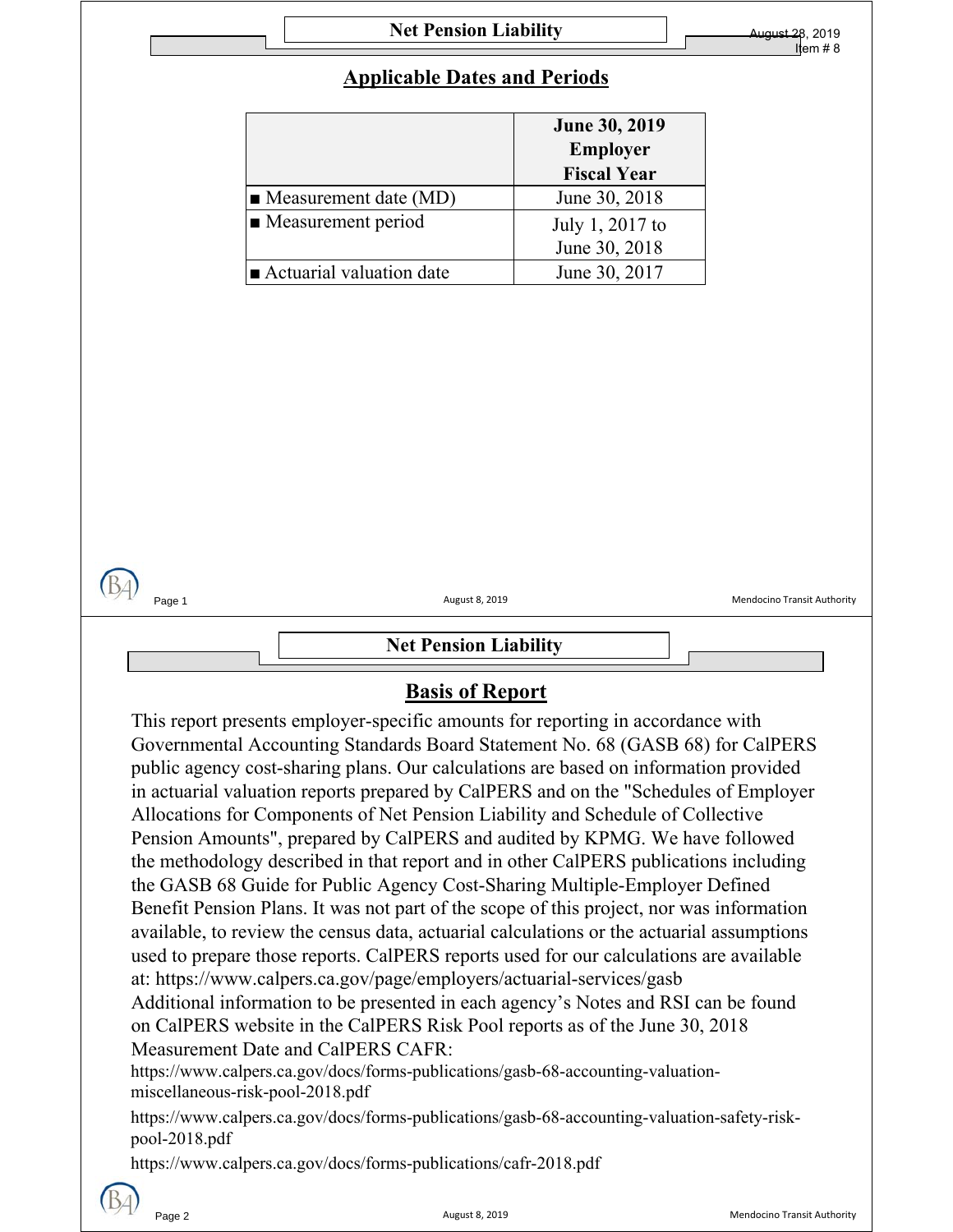| <b>Fiscal Year Ending</b>                  |                                    |                                                             |           |              |                             |
|--------------------------------------------|------------------------------------|-------------------------------------------------------------|-----------|--------------|-----------------------------|
|                                            |                                    | June 30, 2019                                               |           |              | <b>June 30, 2018</b>        |
| $\blacksquare$ Total                       |                                    | \$                                                          | 1,563,664 | $\mathbb{S}$ | 1,527,654                   |
|                                            | See page 14 for supporting detail. |                                                             |           |              |                             |
|                                            |                                    |                                                             |           |              |                             |
|                                            |                                    |                                                             |           |              |                             |
|                                            |                                    |                                                             |           |              |                             |
|                                            |                                    |                                                             |           |              |                             |
|                                            |                                    |                                                             |           |              |                             |
|                                            |                                    |                                                             |           |              |                             |
|                                            |                                    |                                                             |           |              |                             |
|                                            |                                    |                                                             |           |              |                             |
|                                            |                                    |                                                             |           |              |                             |
|                                            |                                    | August 8, 2019                                              |           |              | Mendocino Transit Authority |
| Page 3                                     |                                    | <b>Note Disclosures</b>                                     |           |              |                             |
|                                            |                                    | <b>Proportionate Share of Net Pension Liability/(Asset)</b> |           |              |                             |
|                                            |                                    |                                                             |           |              |                             |
|                                            |                                    | <b>Percentage Share of Plan</b>                             |           |              | <b>Change:</b><br>Increase/ |
| ■ Fiscal Year End                          |                                    | 6/30/2019                                                   | 6/30/2018 |              | (Decrease)                  |
| • Measurement Date<br>■ Percentage of Plan |                                    | 6/30/2018                                                   | 6/30/2017 |              |                             |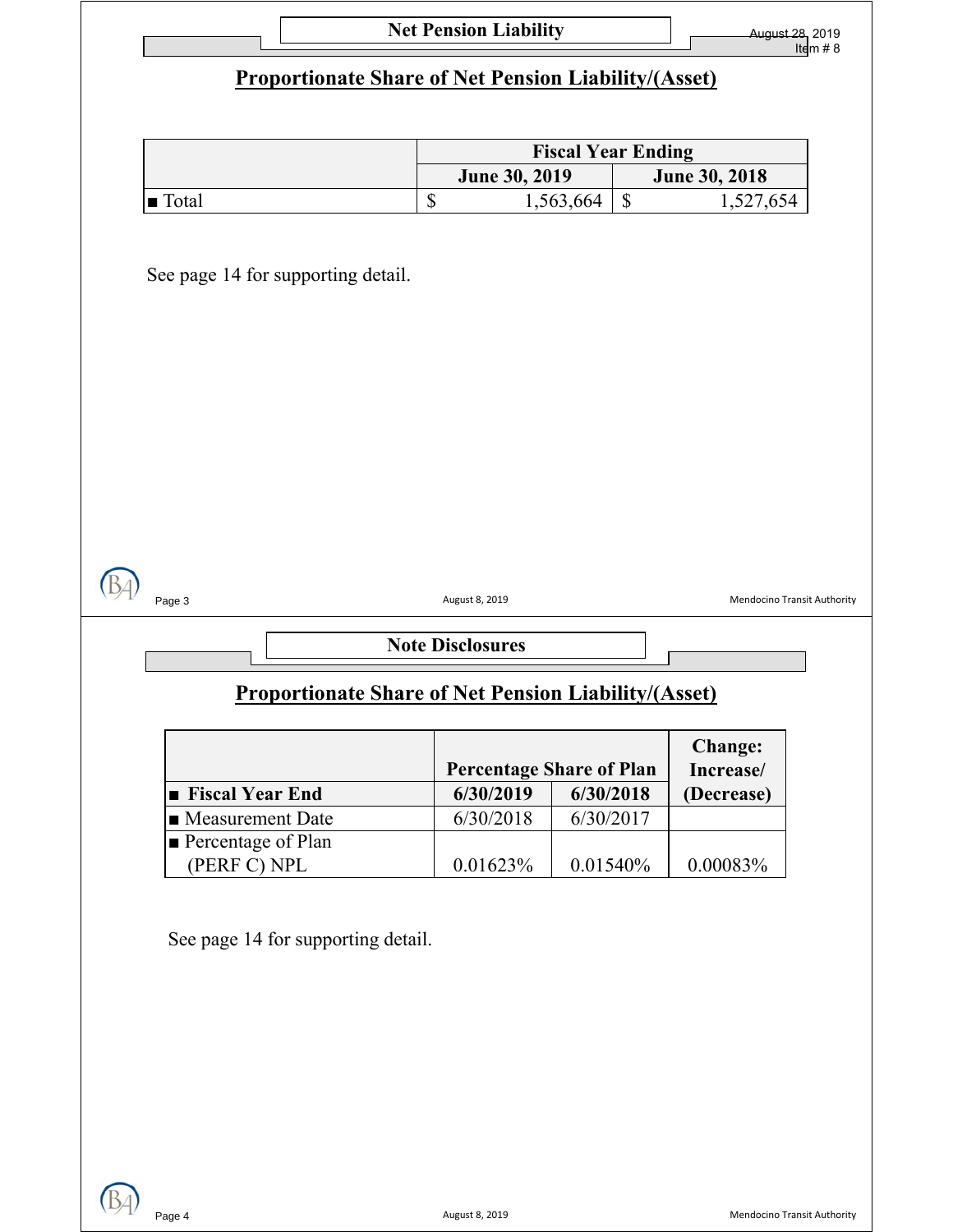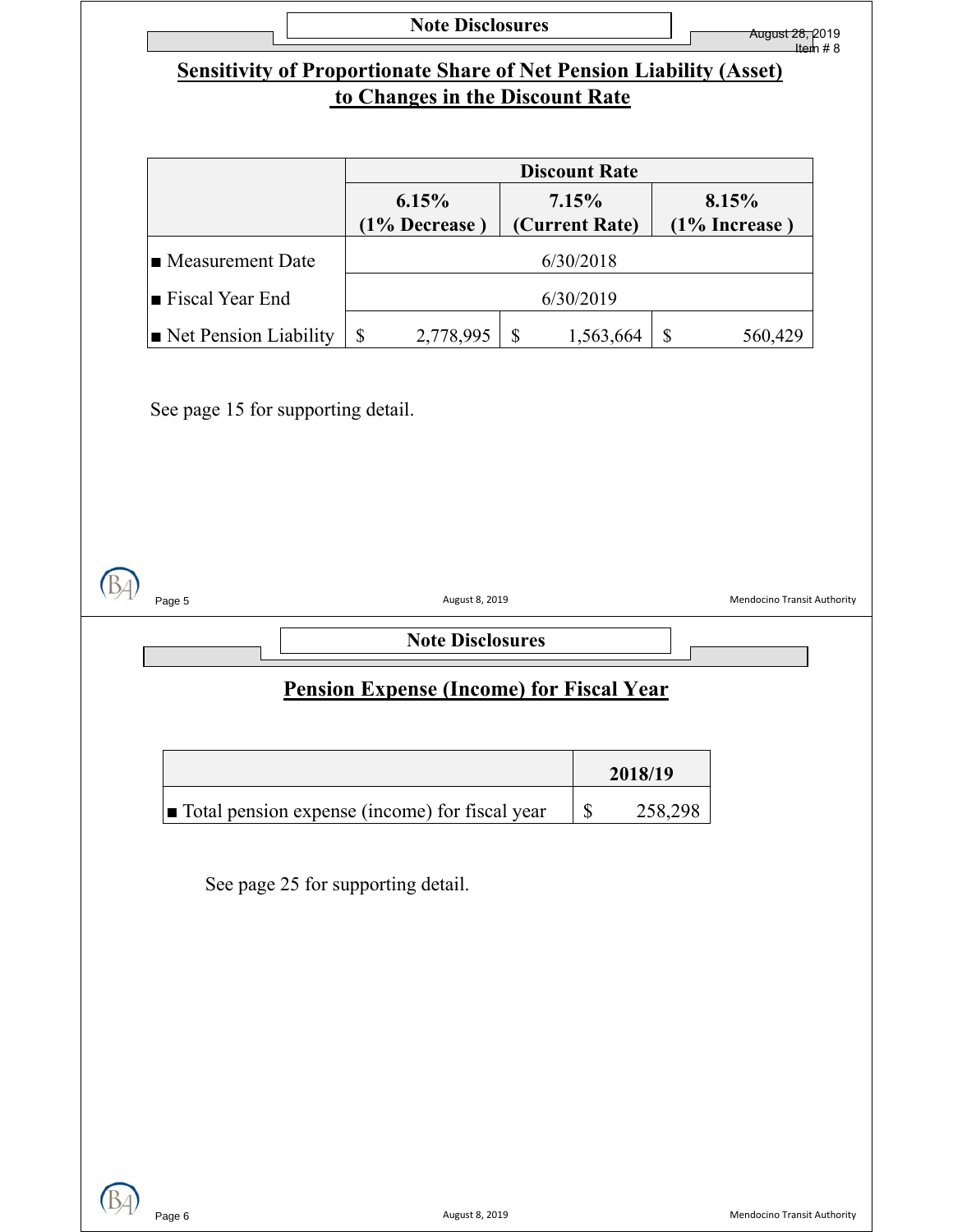# **Deferred Outflows/Inflows Balances at June 30, 2019**

|                                                                                                                     |                         | <b>Deferred</b><br><b>Outflows of</b><br><b>Resources</b> | <b>Deferred</b><br>Inflows of<br><b>Resources</b> |
|---------------------------------------------------------------------------------------------------------------------|-------------------------|-----------------------------------------------------------|---------------------------------------------------|
| • Differences between expected and                                                                                  |                         |                                                           |                                                   |
| actual experience *                                                                                                 |                         | \$<br>59,995 \$                                           | (20, 416)                                         |
| $\blacksquare$ Changes of assumptions $*$                                                                           |                         | 178,262                                                   | (43,689)                                          |
| Net differences between projected and<br>actual earnings on plan investments *                                      |                         | 7,730                                                     |                                                   |
| $\blacksquare$ Change in employer's proportion **                                                                   |                         | 205,470                                                   |                                                   |
| • Differences between the employer's<br>contributions and the employer's<br>proportionate share of contributions*** |                         |                                                           | (84, 025)                                         |
| $\blacksquare$ Pension contributions subsequent to                                                                  |                         |                                                           |                                                   |
| measurement date                                                                                                    |                         | 254,376                                                   |                                                   |
| $\blacksquare$ Total                                                                                                |                         | 705,833                                                   | (148, 130)                                        |
| * Supporting detail on page 17.<br>** Supporting detail on page 20.<br>*** Supporting detail on page 23.            |                         |                                                           |                                                   |
| Page 7                                                                                                              | August 8, 2019          |                                                           | Mendocino Transit Authority                       |
|                                                                                                                     | <b>Note Disclosures</b> |                                                           |                                                   |

# **in Future Pension Expense Recognition of Deferred Outflows and Inflows of Resources**

|                                    | <b>Deferred</b><br><b>Outflows/(Inflows)</b><br>of Resources |  |
|------------------------------------|--------------------------------------------------------------|--|
| <b>Fiscal Year Ending June 30:</b> |                                                              |  |
| $\bullet$ 2020                     | \$<br>200,738                                                |  |
| $\bullet$ 2021                     | 133,031                                                      |  |
| $\bullet$ 2022                     | (16,376)                                                     |  |
| $\bullet$ 2023                     | (14,064)                                                     |  |
| $\bullet$ 2024                     |                                                              |  |
| • Thereafter                       |                                                              |  |

Supporting detail on page 24.



 $(B)$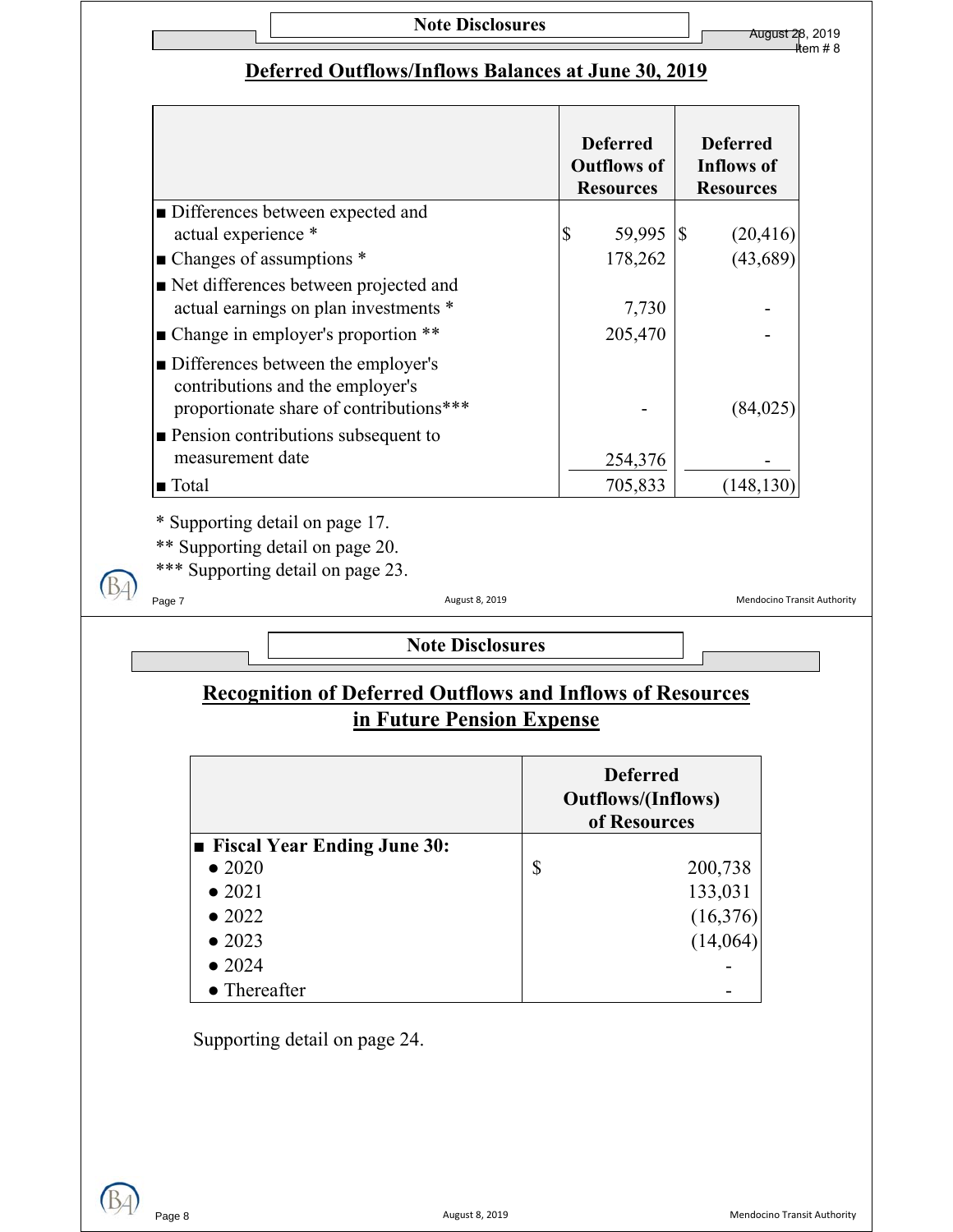## **of the Plan's (PERF C) Net Pension Liability Schedule of Authority's Proportionate Share**

|                                                                                             | <b>Fiscal Year End</b>    |                                    |
|---------------------------------------------------------------------------------------------|---------------------------|------------------------------------|
|                                                                                             | 6/30/19                   | 6/30/18                            |
| • Measurement Date                                                                          | 6/30/18                   | 6/30/17                            |
| ■ Authority's proportion of the net pension<br>liability                                    | 0.01623%                  | 0.01540%                           |
| Authority's proportionate share of the net<br>pension liability                             | $\mathbb{S}$<br>1,563,664 | 1,527,654<br>$\mathbb{S}$          |
| Authority's covered-employee payroll *<br>• Authority's proportionate share of the net      | 2,375,217                 | 2,154,914                          |
| pension liability as a percentage of covered-<br>employee payroll                           | 65.83%                    | 70.89%                             |
| ■ Plan's fiduciary net position as a percentage of<br>the plan's total pension liability ** | 75.26%                    | 73.31%                             |
| * For the year ending on the measurement date.<br>** Supporting detail on page 11.          |                           |                                    |
| August 8, 2019<br>Page 9                                                                    |                           |                                    |
| <b>Required Supplementary Information</b>                                                   |                           | <b>Mendocino Transit Authority</b> |
| <b>Schedule of the Authority's Contributions</b>                                            |                           |                                    |
|                                                                                             | 6/30/19                   | 6/30/18                            |
| Contributions for the fiscal year ending:<br>Actuarially determined contribution            | $\mathbf S$<br>254,376    | $\mathbb{S}$<br>215,248            |
| Contributions in relation to the actuarially<br>determined contribution                     | 254,376                   | 215,264                            |
|                                                                                             |                           | (16)                               |
| Contribution deficiency (Excess)<br>$\blacksquare$ Authority's covered-employee payroll *   | 2,546,696                 | 2,375,217                          |

\* For the fiscal year ending on the date shown.



 $\bigoplus$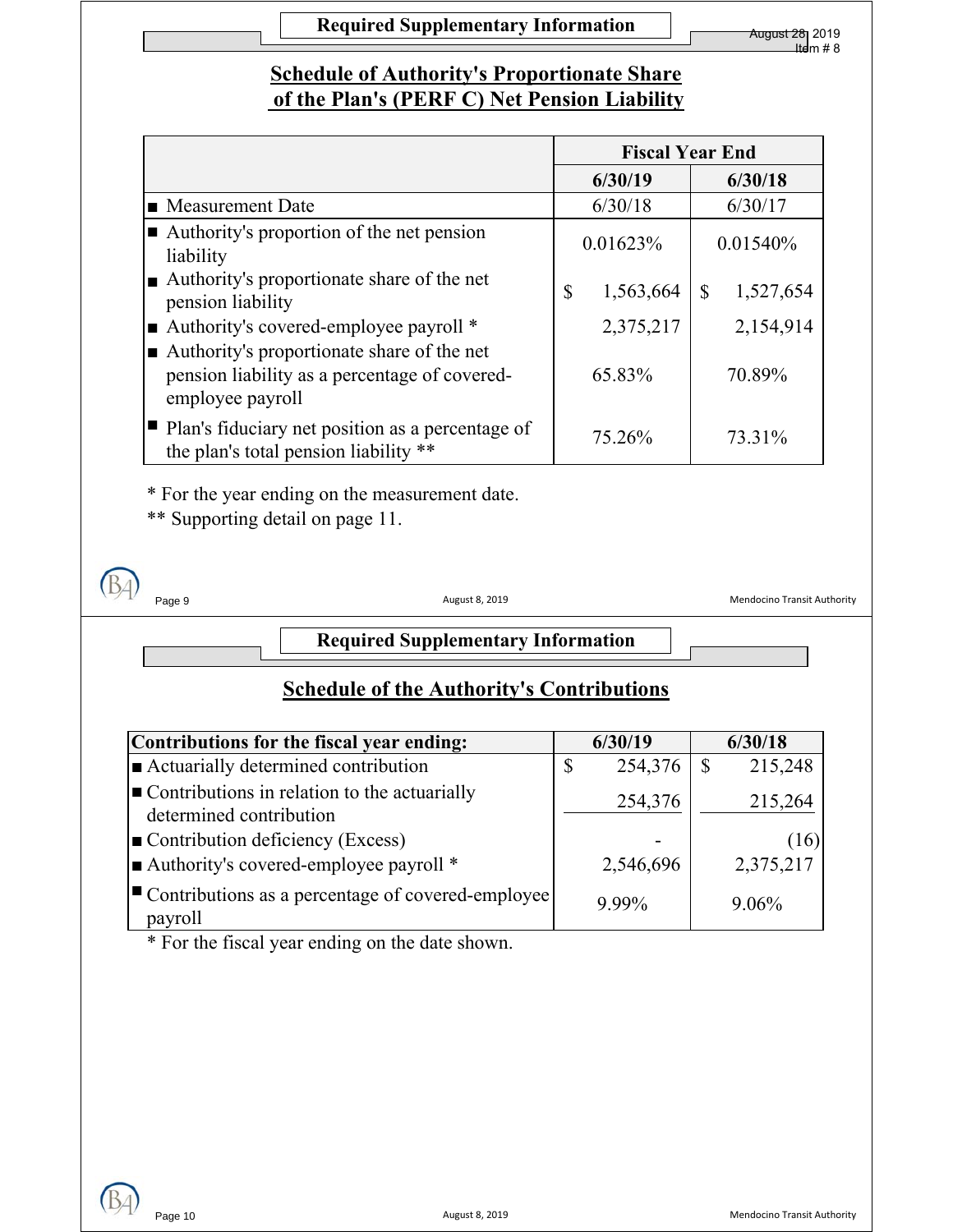August 28, 2019 Item # 8

|                                                                | <b>Miscellaneous</b><br><b>Risk Pool</b> | <b>Safety Risk Pool</b> | <b>Total</b>     |
|----------------------------------------------------------------|------------------------------------------|-------------------------|------------------|
| <b>Employer Allocation Basis*</b>                              |                                          |                         |                  |
| <b>Total Pension Liability</b>                                 | 0.05319%                                 | N/A                     | N/A              |
| <b>Fiduciary Net Postion</b>                                   | $0.05655\%$                              | N/A                     | N/A              |
| Data from Risk Pool Reports for Measurement Date June, 30 2018 |                                          |                         |                  |
| <b>Total Pension Liability</b>                                 | \$16,891,153,209                         | \$22,053,702,155        | \$38,944,855,364 |
| <b>Fiduciary Net Postion</b><br>(I)                            | 13, 122, 440, 092                        | 16, 186, 149, 467       | 29,308,589,559   |
| Net Pension Liability                                          | 3,768,713,117                            | 5,867,552,688           | 9,636,265,805    |
| <b>Funded Percentage</b>                                       | N/A                                      | N/A                     | 75.26%           |
| $\blacksquare$ Sensitivity                                     |                                          |                         |                  |
| (2)<br>NPL $(a)$ 6.15% discount rate                           | 6,053,599,297                            | 8,907,796,860           |                  |
| $(1) + (2)$ TPL @ 6.15% discount rate                          | 19,176,039,389                           | 25,093,946,327          |                  |
| NPL @ 8.15% discount rate<br>(3)                               | 1,882,577,074                            | 3,376,616,970           |                  |
| $(1) + (3)$ TPL @ 8.15% discount rate                          | 15,005,017,166                           | 19,562,766,437          |                  |
| ■ Collective Pension Expense                                   | 584,881,668                              | 979,582,204             |                  |

 $(B)$ 

Page 11 **August 8, 2019** August 8, 2019 **Mendocino Transit Authority** Page 11

| MD                   |                                                                          |                 |                 |     |
|----------------------|--------------------------------------------------------------------------|-----------------|-----------------|-----|
| 2016                 | Differences between expected and<br>actual experience                    | (719, 949)      | (478, 255)      | N/A |
| 2017                 | Differences between expected and<br>actual experience                    | (48, 486, 159)  | 39,697,202      | N/A |
| 2018                 | Differences between expected and<br>actual experience                    | 144,598,868     | 86,376,714      | N/A |
| 2017                 | Change in Assumptions                                                    | 429,644,509     | 575,709,251     | N/A |
| 2018                 | Change in Assumptions                                                    | (105, 297, 568) | (77, 673, 473)  | N/A |
| 2015                 | Differences between projected and<br>actual earnings on plan investments | 114,295,501     | 149,612,057     | N/A |
| 2016                 | Differences between projected and<br>actual earnings on plan investments | 309,147,108     | 395,448,940     | N/A |
| 2017                 | Differences between projected and<br>actual earnings on plan investments | (269, 221, 669) | (342, 768, 439) | N/A |
| 2018                 | Differences between projected and<br>actual earnings on plan investments | (135, 589, 390) | (162, 566, 478) | N/A |
| $\blacksquare$ Other |                                                                          |                 |                 | N/A |
|                      | <b>Aggregate Employer Contributions</b>                                  | 499,847,617     | 682,838,026     | N/A |
|                      | Expected Average Remaining Service Lifetime (EARSL)                      |                 | N/A             | 3.8 |
|                      | Future Recognition of Deferred Amounts                                   |                 |                 |     |
|                      | <b>Measurement Date</b>                                                  |                 |                 |     |
|                      | 2019                                                                     | 370,302,019     | 536,961,280     | N/A |
|                      | 2020                                                                     | 214,375,541     | 319,448,983     | N/A |
|                      | 2021                                                                     | (112, 408, 963) | (152, 411, 126) | N/A |
|                      | 2022                                                                     | (33,897,346)    | (40, 641, 618)  | N/A |

\*From the report: https://www.calpers.ca.gov/docs/forms-publications/gasb-68-public-agency-schedules-2018.pdf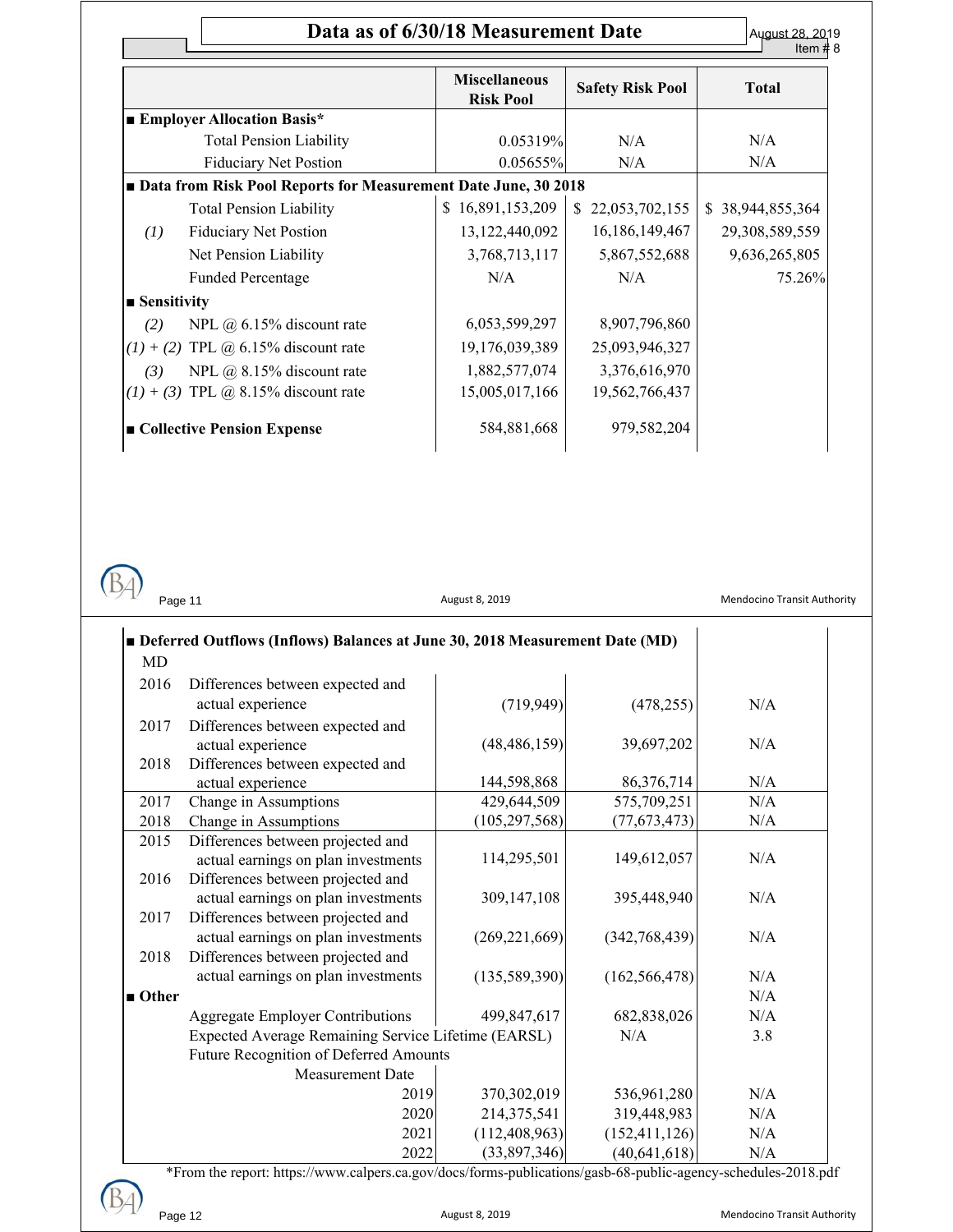### **Employer Contributions during Year**

|              | <b>Fiscal Year Paid:</b> |         |   |         |
|--------------|--------------------------|---------|---|---------|
|              | 2018/19                  |         |   | 2017/18 |
| Misc Classic |                          | 175,843 | S | 156,829 |
| Misc PEPRA   |                          | 78,533  |   | 58,435  |
|              |                          |         |   |         |
| Total        |                          | 254,376 |   | 215,264 |

Page 13 **August 8, 2019** August 8, 2019 Mendocino Transit Authority

# **Supporting Calculations**

# **Proportionate Share of Net Pension (Liability)/Asset**

|                                    | <b>Fiscal Year Ending 6/30/2019</b>                         |                   |               |  |
|------------------------------------|-------------------------------------------------------------|-------------------|---------------|--|
|                                    | <b>Measurement Date 6/30/2018</b>                           |                   |               |  |
|                                    | Net Pension<br><b>Fiduciary Net</b><br><b>Total Pension</b> |                   |               |  |
|                                    | Position<br>Liability                                       |                   | Liability     |  |
| $\blacksquare$ Authority % *       | 0.05319%                                                    | 0.05655%          |               |  |
| Total Misc Risk Pool *             | 16,891,153,209<br>\$                                        | 13, 122, 440, 092 | N/A           |  |
| Authority's Proportionate Share    | 8,984,404                                                   | 7,420,740         | 1,563,664     |  |
| Total PERF-C NPL *                 | N/A                                                         | N/A               | 9,636,265,805 |  |
| Authority's Proportionate Share of | N/A                                                         | N/A               | 0.01623%      |  |

\* Supporting detail on page 11.

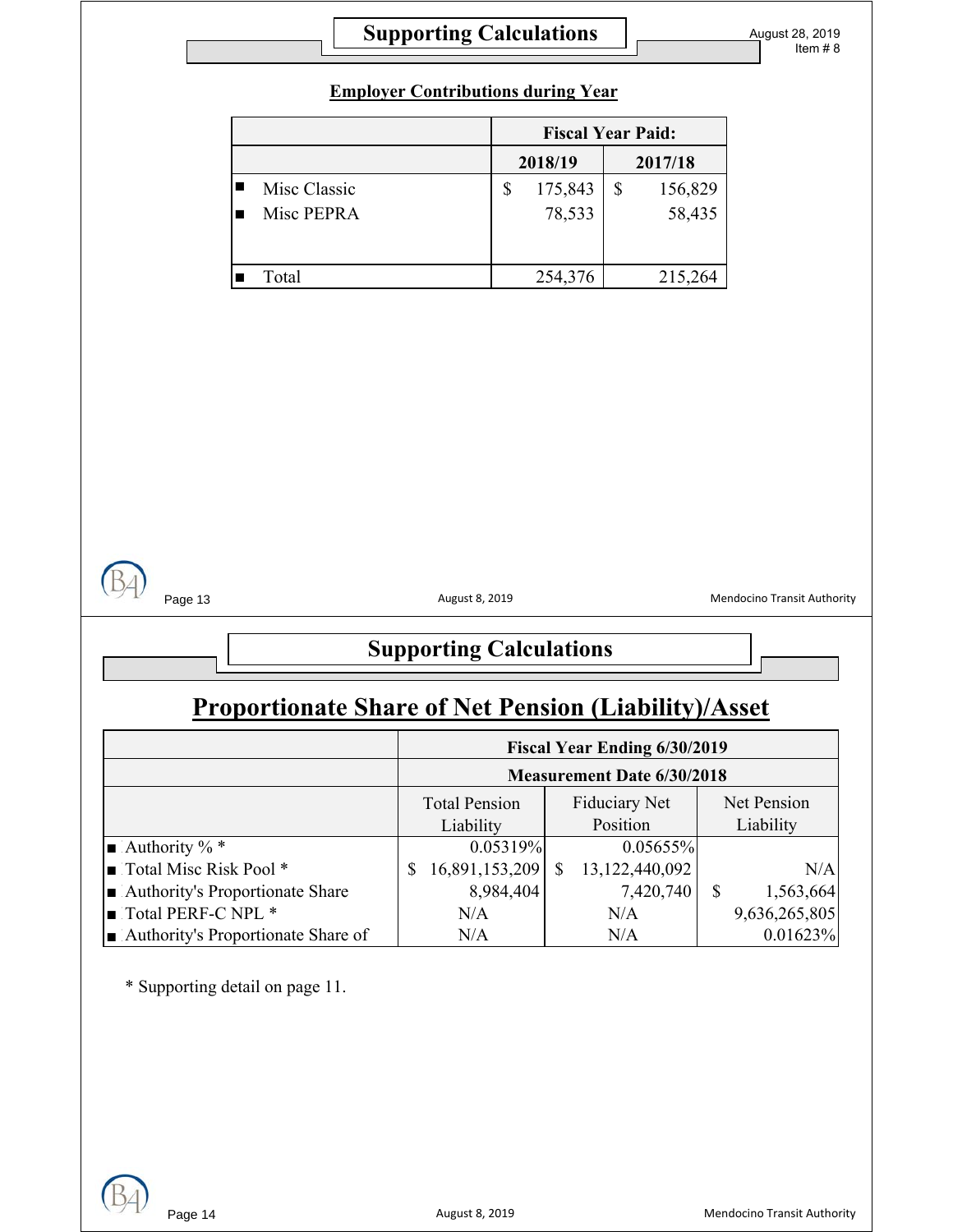### **Supporting Calculations**

# **Sensitivity of Proportionate Share of Net Pension Liability (Asset) to Changes in the Discount Rate**

|                                                |                  | <b>Discount Rate</b> |                           |  |
|------------------------------------------------|------------------|----------------------|---------------------------|--|
|                                                | 6.15%            | 7.15%                | 8.15%                     |  |
| <b>Measurement Date</b>                        | 6/30/2018        |                      |                           |  |
| $\blacksquare$ Fiscal Year End                 |                  | 6/30/2019            |                           |  |
| $\blacksquare$ Miscellaneous                   |                  |                      |                           |  |
| Risk Pool Total Pension Liability *            | \$19,176,039,389 | \$16,891,153,209     | \$15,005,017,166          |  |
| <b>Employer's TPL Proportion</b>               | 0.05319%         | 0.05319%             | 0.05319%                  |  |
| Proportionate share of TPL                     | 10,199,735<br>\$ | 8,984,404<br>-S      | 7,981,169<br><sup>S</sup> |  |
| Less: Proportionate share of FNP <sup>**</sup> | 7,420,740        | 7,420,740            | 7,420,740                 |  |
| Net Pension Liability                          | 2,778,995        | 1,563,664            | 560,429                   |  |

\* Supporting detail on page 11.

\*\* Supporting detail on page 14.

ß.

Page 15 **August 8, 2019** August 8, 2019 **Mendocino Transit Authority** Mendocino Transit Authority

# **Supporting Calculations**

## **Allocation Factor for Deferred Inflows and Outflows**

|                                                                                                                                                                                                                                                                                                                |   | <b>Miscellaneous</b> |
|----------------------------------------------------------------------------------------------------------------------------------------------------------------------------------------------------------------------------------------------------------------------------------------------------------------|---|----------------------|
| (1) Total Misc Risk Pool Net Pension Liability*                                                                                                                                                                                                                                                                | S | 3,768,713,117        |
| (2) Authority's Proportionate Share of Net Pension Liability **<br>(3) Authority's Deferred Outflows/Inflows of Resources Allocation                                                                                                                                                                           |   | 1,563,664            |
| Basis $(2) \div (1)$ ***                                                                                                                                                                                                                                                                                       |   | 0.04149%             |
| * Supporting detail on page 11.                                                                                                                                                                                                                                                                                |   |                      |
| ** Supporting detail on page 14.                                                                                                                                                                                                                                                                               |   |                      |
| *** Deferred Outflows/Inflows of resources allocated based on the employer's share of the<br>Miscellaneous Risk Pool net pension liability, per CalPERS' guidance in the 6/30/2018 Schedules of<br>Employer Allocations for Components of Net Pension Liability and Schedule of Collective Pension<br>Amounts. |   |                      |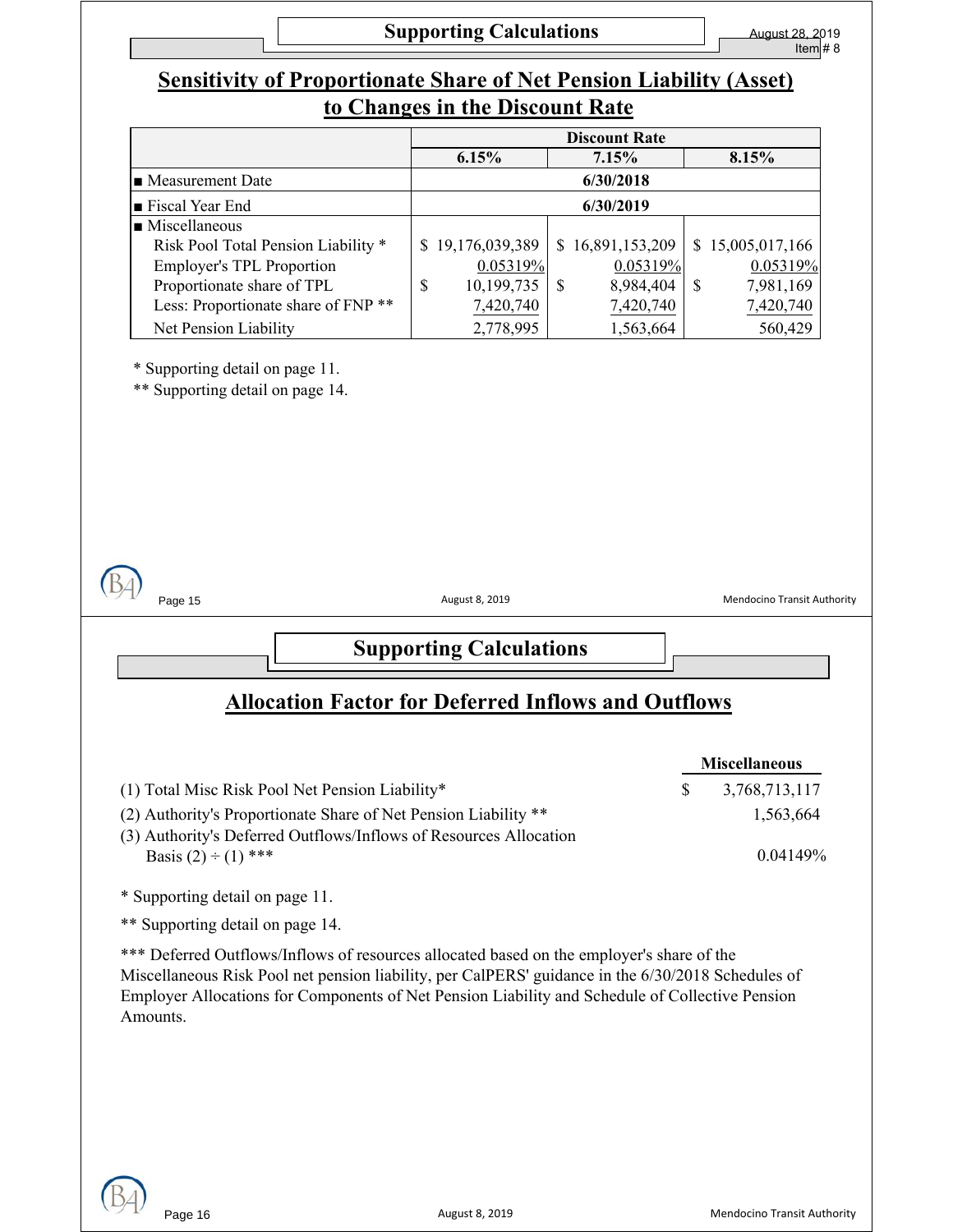| <b>Measurement</b><br>Date      | <b>Item</b> | <b>Misc Risk</b><br>Pool*                                         | <b>Employer</b><br><b>Amount</b><br>$(0.04149\%)$ ** | <b>Employer</b><br><b>Deferred</b><br><b>Outflow</b> | <b>Employer</b><br><b>Deferred</b><br>(Inflow) |
|---------------------------------|-------------|-------------------------------------------------------------------|------------------------------------------------------|------------------------------------------------------|------------------------------------------------|
|                                 |             | Differences between Actual and Expected Experience                |                                                      |                                                      |                                                |
| 2016                            |             | $(719, 949)$ \$<br>\$                                             | (299)                                                | <sup>\$</sup>                                        | (299)                                          |
| 2017                            |             | (48, 486, 159)                                                    | (20, 117)                                            |                                                      | (20, 117)                                      |
| 2018                            |             | 144,598,868                                                       | 59,995                                               | 59,995                                               |                                                |
| <b>Actual and Expected</b>      |             |                                                                   |                                                      |                                                      |                                                |
| Experience                      |             |                                                                   | 39,579                                               | 59,995                                               | (20, 416)                                      |
| Changes of assumptions          |             |                                                                   |                                                      |                                                      |                                                |
| 2017                            |             | 429,644,509                                                       | 178,262                                              | 178,262                                              |                                                |
| 2018                            |             | (105, 297, 568)                                                   | (43, 689)                                            |                                                      | (43, 689)                                      |
| <b>Total Assumptions Change</b> |             |                                                                   | 134,573                                              | 178,262                                              | (43, 689)                                      |
|                                 |             | Net Difference between Projected and Actual Return on Investments |                                                      |                                                      |                                                |
| 2015 to 2018                    |             | 18,631,550                                                        | 7,730                                                | 7,730                                                |                                                |

# **Total Risk Pool Deferred Outflows/(Inflows)**

\* Supporting detail on page 12. \*\* Supporting detail on page 16, unrounded allocation factor is used.

Page 17 **August 8, 2019** August 8, 2019 Mendocino Transit Authority

### **Supporting Calculations**

#### **Change in Proportion Calculation**

|                                       | Unrecognized<br><b>Differences</b><br>between<br><b>Expected and</b><br>Actual<br><b>Experience</b> | Unrecognized<br><b>Changes</b> in<br><b>Assumptions</b> | Unrecognized<br><b>Net Difference</b><br><b>Between</b><br>Projected and<br>Actual<br><b>Earnings</b> on<br>Investments | <b>Total Pension</b><br>Liability | <b>Fiduciary Net</b><br><b>Position</b> | <b>Total</b> |
|---------------------------------------|-----------------------------------------------------------------------------------------------------|---------------------------------------------------------|-------------------------------------------------------------------------------------------------------------------------|-----------------------------------|-----------------------------------------|--------------|
| Miscellaneous Risk Pool               |                                                                                                     |                                                         |                                                                                                                         |                                   |                                         |              |
| Net deferral at 6/30/2017 MD          | \$(71, 784, 872)                                                                                    | \$617,374,651                                           | \$151,150,027                                                                                                           | \$(16,016,547,402)]               | \$12,074,499,781                        |              |
| Employer proportion at 6/30/2018 MD*  | 0.04149%                                                                                            | 0.04149%                                                | 0.04149%                                                                                                                | 0.05319%                          | 0.05655%                                |              |
| Employer amount using 6/30/2018 basis | (29, 784)                                                                                           | 256,153                                                 | 62.713                                                                                                                  | (8,519,202)                       | 6,828,130                               | (1,401,990)  |
| Employer balances at 6/30/2017 MD     | (34,700)                                                                                            | 298,439                                                 | 73,066                                                                                                                  | (7,742,399)                       | 6,214,745                               | (1,190,849)  |
| Difference                            | (4,916)                                                                                             | 42,286                                                  | 10,353                                                                                                                  | 776,803                           | (613, 385)                              | 211,141      |

\* Supporting details on pages 11 and 16, unrounded allocation factor is used.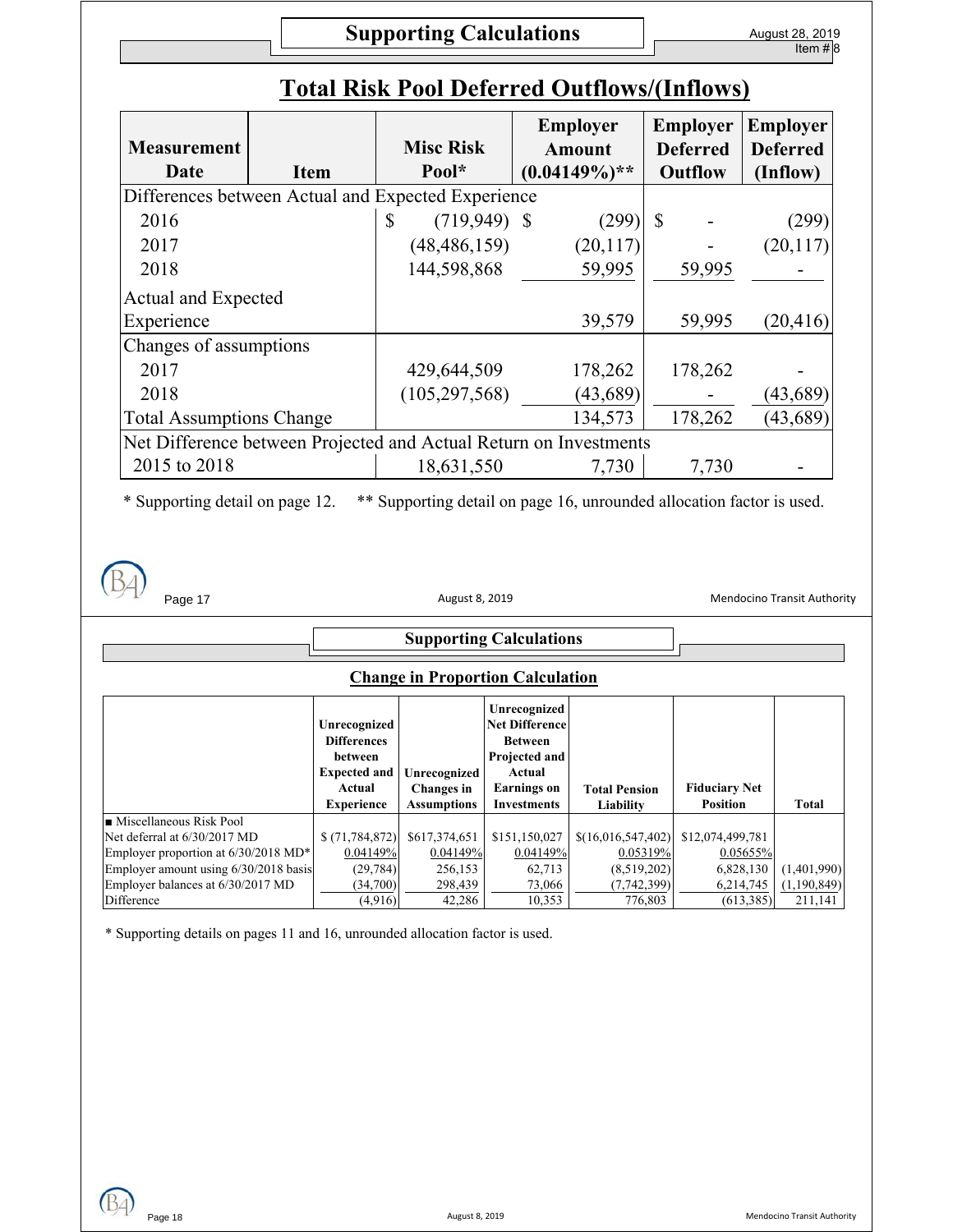August 28, 2019 Item # 8

### **Change in Proportion**

Calculation at June 30, 2019 financial statement date

|                                   |    | 2015<br><b>Measurement</b><br>Date |  | 2016<br><b>Measurement</b><br>Date |  | 2017<br><b>Measurement</b><br>Date |  | 2018<br><b>Measurement</b><br>Date | Total     |
|-----------------------------------|----|------------------------------------|--|------------------------------------|--|------------------------------------|--|------------------------------------|-----------|
| Balance reported at June 30, 2018 | S. | (44, 859)                          |  | 28.516                             |  | 59.346                             |  | 211,141<br>$\ast$                  |           |
| Remaining Amortization Years      |    | $0.8$ years                        |  | 1.7 years                          |  | 2.8 years                          |  | 3.8 years                          |           |
| <b>Current Year Amortization</b>  |    | 44.859                             |  | (16, 775)                          |  | (21, 195)                          |  | (55, 563)                          | (48, 674) |
| Balance reported at June 30, 2019 |    |                                    |  | 11.741                             |  | 38,151                             |  | 155,578                            | 205,470   |

\* Balance at July 1, 2018, after 6/30/18 reporting date.

Page 19 **August 8, 2019** August 8, 2019 **Mendocino Transit Authority** Mendocino Transit Authority

### **Supporting Calculations**

### **Recognition Schedule for Deferred Outflows/Inflows at June 30, 2019 Employer-Specific Deferral: Change in Proportions**

|                                                                             | 2015/16              | 2016/17   | 2017/18      |               | 2018/19   |  | <b>Total</b> |
|-----------------------------------------------------------------------------|----------------------|-----------|--------------|---------------|-----------|--|--------------|
| • Measurement Period                                                        | 2014/15              | 2015/16   | 2016/17      |               | 2017/18   |  |              |
| Initial amount                                                              | \$<br>$(213,075)$ \$ | 62,066    | \$<br>80,541 | <sup>\$</sup> | 211,141   |  |              |
| Initial recognition period<br>Amount recognized in<br>FY pension expense    | 3.8 years            | 3.7 years | 3.8 years    |               | 3.8 years |  |              |
| $\bullet$ 2015/16 (3rd prior year)                                          | (56,072)             | N/A       | N/A          |               | N/A       |  | (56,072)     |
| $\bullet$ 2016/17 (2nd prior year)                                          | (56,072)             | 16,775    | N/A          |               | N/A       |  | (39,297)     |
| $\bullet$ 2017/18 (Prior year)                                              | (56,072)             | 16,775    | 21,195       |               | N/A       |  | (18, 102)    |
| $\bullet$ 2018/19 (Current year)                                            | (44, 859)            | 16,775    | 21,195       |               | 55,563    |  | 48,674       |
| $\bullet$ 2019/20                                                           |                      | 11,741    | 21,195       |               | 55,563    |  | 88,499       |
| $\bullet$ 2020/21                                                           |                      |           | 16,956       |               | 55,563    |  | 72,519       |
| $\bullet$ 2021/22                                                           |                      |           |              |               | 44,452    |  | 44,452       |
| $\bullet$ Total                                                             | (213,075)            | 62,066    | 80,541       |               | 211,141   |  | 140,673      |
| Deferred Outflows at<br>FYE 6/30/2019<br>$\blacksquare$ Deferred Inflows at |                      | 11,741    | 38,151       |               | 155,578   |  | 205,470      |
| FYE 6/30/2019                                                               |                      |           |              |               |           |  |              |

 $(B<sub>4</sub>)$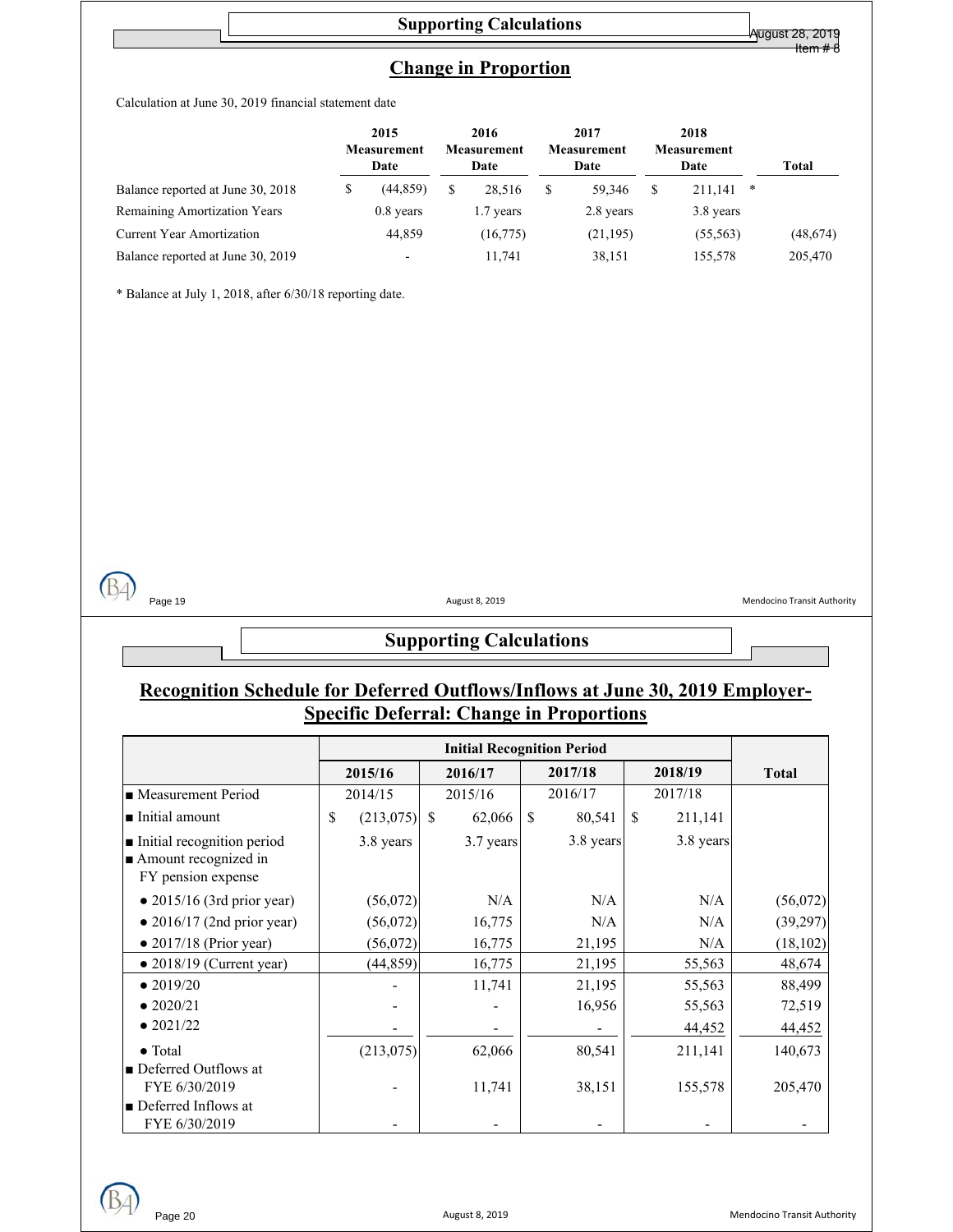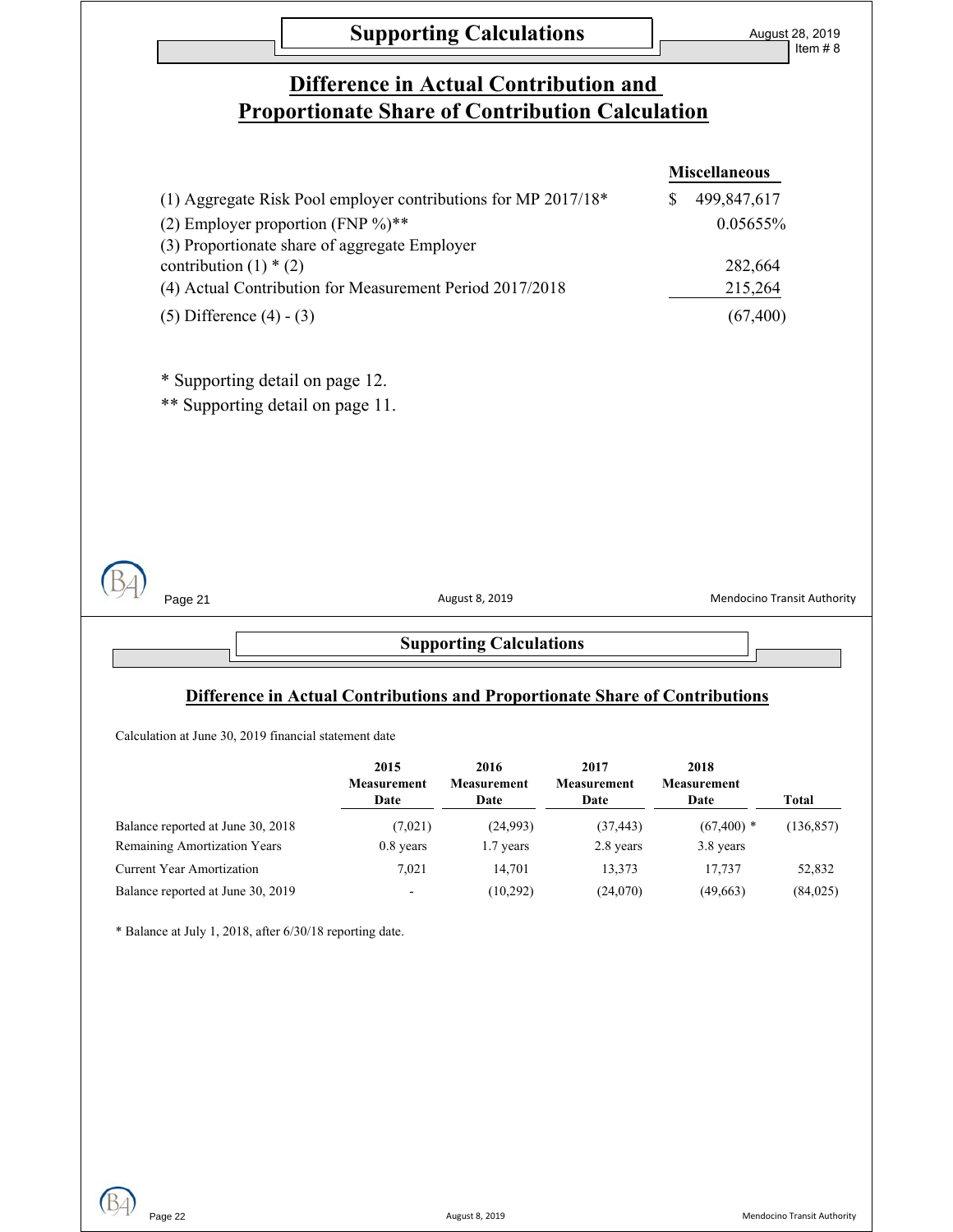### **Recognition Schedule for Deferred Outflows/Inflows at June 30, 2019 Employer-Specific Deferral: Difference Between Actual & Proportionate Share of Employer Contributions**

|                                                                          |    | <b>Initial Recognition Period</b> |  |           |    |                |  |           |              |
|--------------------------------------------------------------------------|----|-----------------------------------|--|-----------|----|----------------|--|-----------|--------------|
|                                                                          |    | 2015/16                           |  | 2016/17   |    | 2017/18        |  | 2018/19   | <b>Total</b> |
| • Measurement Period                                                     |    | 2014/15                           |  | 2015/16   |    | 2016/17        |  | 2017/18   |              |
| Initial amount                                                           | \$ | $(33,352)$ \$                     |  | (54,395)  | -S | $(50, 816)$ \$ |  | (67, 400) |              |
| Initial recognition period<br>Amount recognized in<br>FY pension expense |    | 3.8 years                         |  | 3.7 years |    | 3.8 years      |  | 3.8 years |              |
| $\bullet$ 2015/16 (3rd prior year)                                       |    | (8,777)                           |  | N/A       |    | N/A            |  | N/A       | (8,777)      |
| $\bullet$ 2016/17 (2nd prior year)                                       |    | (8,777)                           |  | (14,701)  |    | N/A            |  | N/A       | (23, 478)    |
| $\bullet$ 2017/18 (Prior year)                                           |    | (8,777)                           |  | (14,701)  |    | (13, 373)      |  | N/A       | (36, 851)    |
| $\bullet$ 2018/19 (Current year)                                         |    | (7,021)                           |  | (14, 701) |    | (13, 373)      |  | (17, 737) | (52, 832)    |
| $\bullet$ 2019/20                                                        |    |                                   |  | (10, 292) |    | (13, 373)      |  | (17, 737) | (41, 402)    |
| $\bullet$ 2020/21                                                        |    |                                   |  |           |    | (10,697)       |  | (17, 737) | (28, 434)    |
| $\bullet$ 2021/22                                                        |    |                                   |  |           |    |                |  | (14, 189) | (14, 189)    |
| $\bullet$ Total                                                          |    | (33, 352)                         |  | (54,395)  |    | (50, 816)      |  | (67, 400) | (205,963)    |
| ■ Deferred Outflows at                                                   |    |                                   |  |           |    |                |  |           |              |
| FYE 6/30/2019                                                            |    |                                   |  |           |    |                |  |           |              |
| Deferred Inflows at                                                      |    |                                   |  |           |    |                |  |           |              |
| FYE 6/30/2019                                                            |    |                                   |  | (10,292)  |    | (24,070)       |  | (49,663)  | (84, 025)    |

 $(B<sub>4</sub>)$ 

Page 23 **August 8, 2019** August 8, 2019 Mendocino Transit Authority

#### **Supporting Calculations**

#### **Recognition of Deferrals in Future Pension Expense**

|                                            |                              |                          | <b>Miscellaneous Risk Pool Amount</b> |                                     |               | <b>Employer Specific Amounts</b>                                                                              |              |
|--------------------------------------------|------------------------------|--------------------------|---------------------------------------|-------------------------------------|---------------|---------------------------------------------------------------------------------------------------------------|--------------|
| <b>Measurement</b><br><b>Period Ending</b> | <b>Fiscal Year</b><br>Ending | <b>Risk Pool</b>         | Applicable                            | <b>Authority's</b><br>Proportionate | Change in     | <b>Difference</b><br><b>Between Actual</b><br>and<br>Proportionate<br><b>Share of</b><br><b>Contributions</b> |              |
|                                            |                              |                          |                                       |                                     |               |                                                                                                               |              |
| <b>June 30:</b>                            | <b>June 30:</b>              | Amount*                  | Percentage**                          | <b>Share</b>                        | Proportion*** | ****                                                                                                          | <b>Total</b> |
| 2019<br>ıп                                 | 2020<br>п                    | \$370,302,019            | 0.04149%                              | \$<br>153,641                       | 88,499<br>\$  | $\mathcal{S}$<br>$(41, 402)$ \$                                                                               | 200,738      |
| 2020<br>I۳                                 | 2021<br>П                    | 214,375,541              | 0.04149%                              | 88,946                              | 72,519        | (28, 434)                                                                                                     | 133,031      |
| 2021<br>ı                                  | 2022<br>П                    | (112, 408, 963)          | 0.04149%                              | (46, 639)                           | 44,452        | (14,189)                                                                                                      | (16,376)     |
| 2022<br>ı                                  | 2023<br>Е                    | (33,897,346)             | 0.04149%                              | (14,064)                            |               |                                                                                                               | (14,064)     |
| 2023<br>ı                                  | 2024<br>п                    | $\overline{\phantom{a}}$ | 0.04149%                              |                                     |               |                                                                                                               |              |

\* See page 12. \*\* See page 16, unrounded allocation factor is used. \*\*\* See page 20. \*\*\*\* See page 23.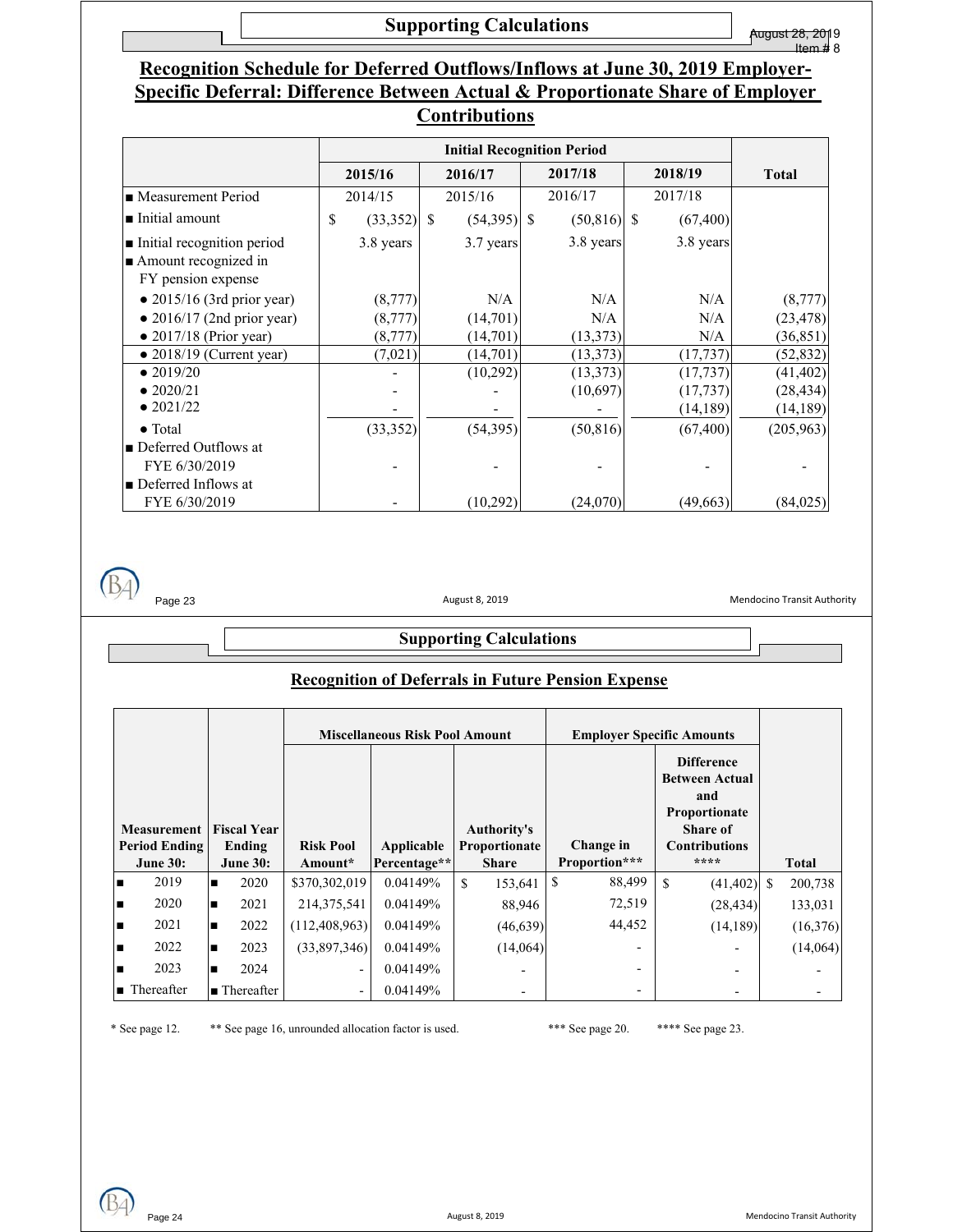## **GASB 68 Balance Equation for Pension Expense Calculation**

|                                                        | <b>Fiscal year ending</b> |    |            |    |           |
|--------------------------------------------------------|---------------------------|----|------------|----|-----------|
|                                                        | 6/30/2018                 |    | 6/30/2019  |    | Change    |
| $\blacksquare$ Measurement date                        | 6/30/2017                 |    | 6/30/2018  |    |           |
| $\blacksquare$ Total pension liability                 | \$<br>7,742,399           | -S | 8,984,404  | -S | 1,242,005 |
| $\blacksquare$ Fiduciary net position                  | 6,214,745                 |    | 7,420,740  |    | 1,205,995 |
| $\blacksquare$ Net pension liability/(asset)           | 1,527,654                 |    | 1,563,664  |    | 36,010    |
| Deferred inflows of resources                          | 176,255                   |    | 148,130    |    | (28, 125) |
| Deferred (outflows) of resources *                     | (486, 606)                |    | (451, 457) |    | 35,149    |
| $\blacksquare$ Contributions in the measurement period |                           |    | 215,264    |    | 215,264   |
| $\blacksquare$ Net balance sheet impact                | 1,217,303                 |    | 1,475,601  |    | 258,298   |
| $\blacksquare$ Pension Expense (Income)                |                           |    |            |    | 258,298   |

\* The deferral for contributions after the measurement date is excluded.

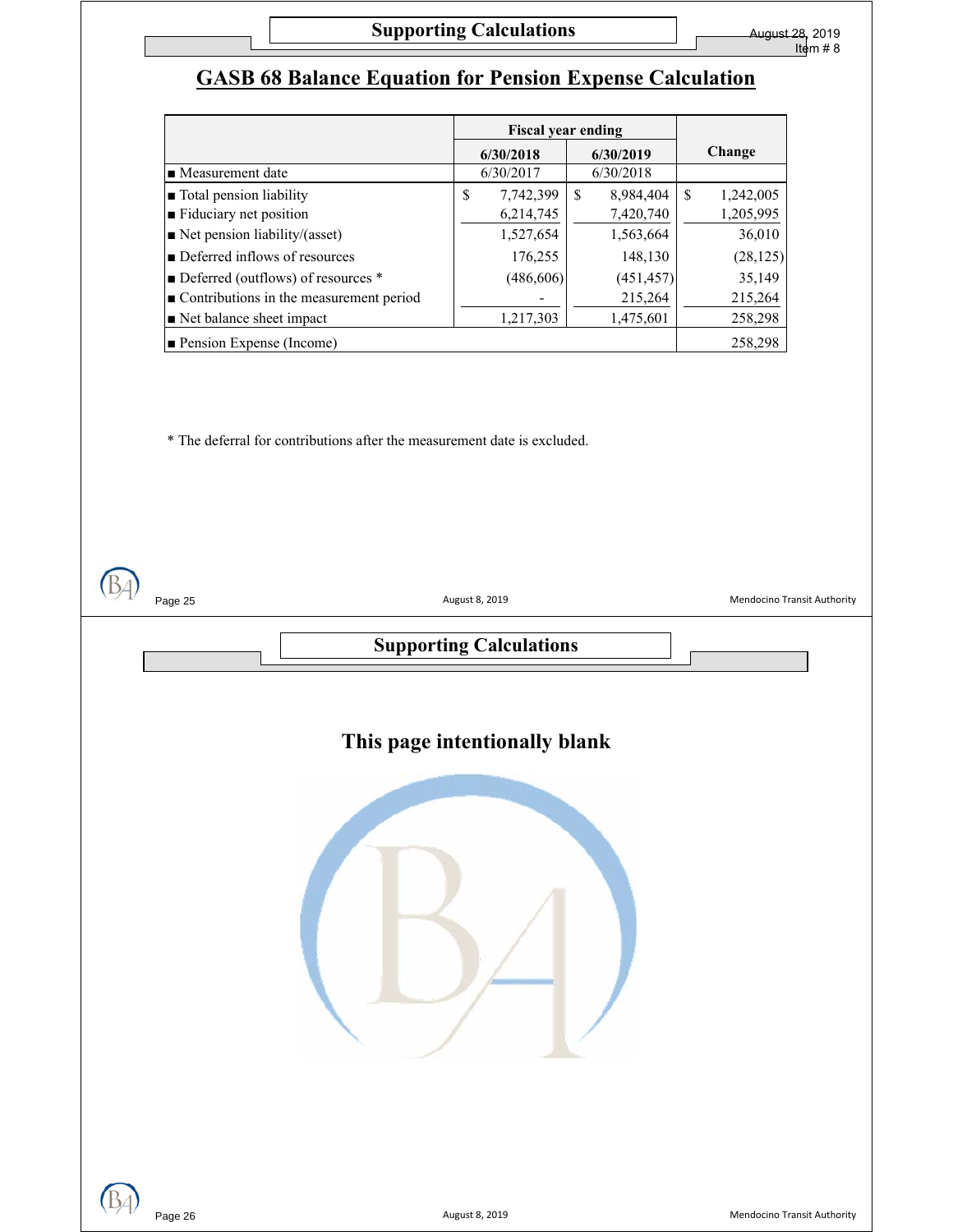# **Beginning Balances**

| Following summarizes the beginning balances from the 2017 measurement date * |                                                                                                                                        |              |           |                                    |
|------------------------------------------------------------------------------|----------------------------------------------------------------------------------------------------------------------------------------|--------------|-----------|------------------------------------|
|                                                                              |                                                                                                                                        | <b>Debit</b> |           | <b>Credit</b>                      |
| Differences between expected and actual experience                           |                                                                                                                                        | $\mathbb{S}$ | 2,604     | $\mathbb{S}$<br>(37, 304)          |
| Changes of assumptions                                                       |                                                                                                                                        |              | 323,074   | (24, 635)                          |
| Net differences between projected and actual earnings<br>on plan investments |                                                                                                                                        |              | 73,066    |                                    |
| Change in employer's proportion                                              |                                                                                                                                        |              | 87,862    | (44, 859)                          |
| Differences between the employer's contributions and                         |                                                                                                                                        |              |           |                                    |
| the employer's proportionate share of contributions                          |                                                                                                                                        |              |           | (69, 457)                          |
| Total deferred outflow/inflow                                                |                                                                                                                                        |              | 486,606   | (176, 255)                         |
| Pension contributions subsequent to measurement<br>date                      |                                                                                                                                        |              | 215,264   |                                    |
| Net Pension Liability                                                        |                                                                                                                                        |              |           | (1,527,654)                        |
| Net Impact                                                                   |                                                                                                                                        |              | 1,002,039 |                                    |
| Check                                                                        |                                                                                                                                        |              | 1,703,909 | (1,703,909)                        |
|                                                                              |                                                                                                                                        |              |           |                                    |
| Page 27                                                                      | August 8, 2019                                                                                                                         |              |           | <b>Mendocino Transit Authority</b> |
|                                                                              | <b>Journal Entries</b>                                                                                                                 |              |           |                                    |
|                                                                              | <b>Employer Contributions</b>                                                                                                          |              |           |                                    |
|                                                                              | Following records the impact of employer contributions, assuming employer<br>contributions were recorded as pension expense when paid. |              |           |                                    |
|                                                                              |                                                                                                                                        | <b>Debit</b> |           | <b>Credit</b>                      |
| Net pension liability                                                        | \$                                                                                                                                     | 215,264      |           |                                    |
| Deferred Outflow - FY 2018 contributions                                     |                                                                                                                                        |              | \$        | (215,264)                          |
| Deferred Outflow - FY 2019 contributions                                     |                                                                                                                                        | 254,376      |           |                                    |

*Check 469,640 (469,640)*



Pension Expense (254,376)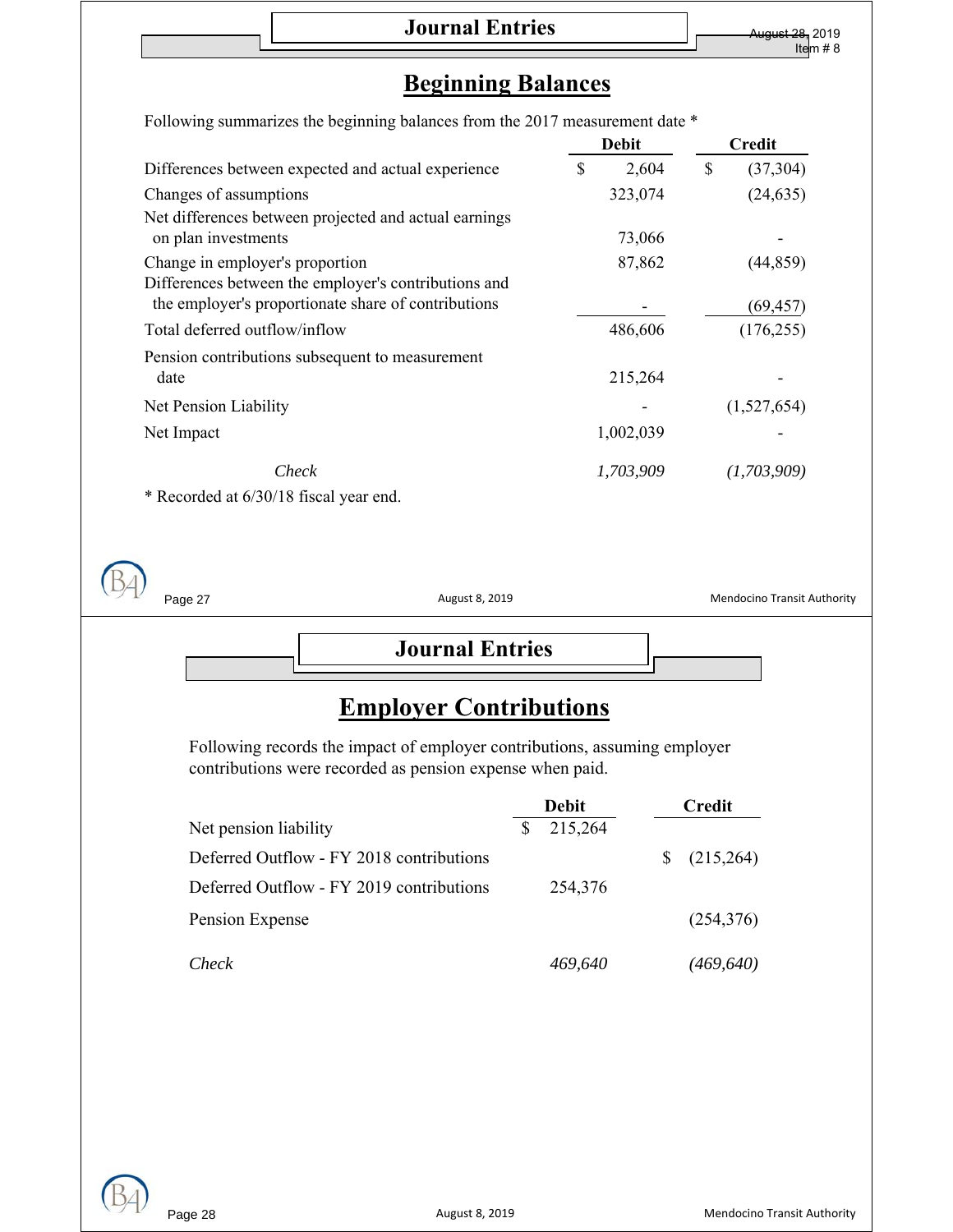# **Summary Journal Entries - Pension Expense**

Following records the impact of current year pension expense

|                          | <b>Debit</b>  | Credit           |
|--------------------------|---------------|------------------|
| Deferred Outflows        | 174,999<br>\$ | (210, 148)<br>\$ |
| Deferred Inflows         | 61,747        | (33,622)         |
| Pension Expense (Income) | 258,298       |                  |
| Net pension liability    |               | (251, 274)       |
| Check                    | 495,044       | (495,044)        |

See pages 32 and 31 ("Subtotal" row) for details.

Page 29 **August 8, 2019** August 8, 2019 Mendocino Transit Authority

## **Journal Entries**

| <b>Ending Balances at June 30, 2019</b> |  |
|-----------------------------------------|--|
|-----------------------------------------|--|

|                                                                                                             | <b>Debit</b> | Credit |               |  |
|-------------------------------------------------------------------------------------------------------------|--------------|--------|---------------|--|
| Differences between expected and actual experience                                                          | \$<br>59,995 | \$     | (20, 416)     |  |
| Changes of assumptions                                                                                      | 178,262      |        | (43,689)      |  |
| Net differences between projected and actual earnings<br>on plan investments                                | 7,730        |        |               |  |
| Change in employer's proportion                                                                             | 205,470      |        |               |  |
| Differences between the employer's contributions and the<br>employer's proportionate share of contributions |              |        | (84, 025)     |  |
| Total deferred outflow/inflow                                                                               | 451,457      |        | (148, 130)    |  |
| Pension contributions subsequent to measurement date                                                        | 254,376      |        |               |  |
| Net Pension Liability (NPL)                                                                                 |              |        | (1, 563, 664) |  |
| Net Impact                                                                                                  | 1,005,961    |        |               |  |
| Check                                                                                                       | 1,711,794    |        | (1,711,794)   |  |
| Total pension expense (income) for FYE 2019                                                                 | 258,298      |        |               |  |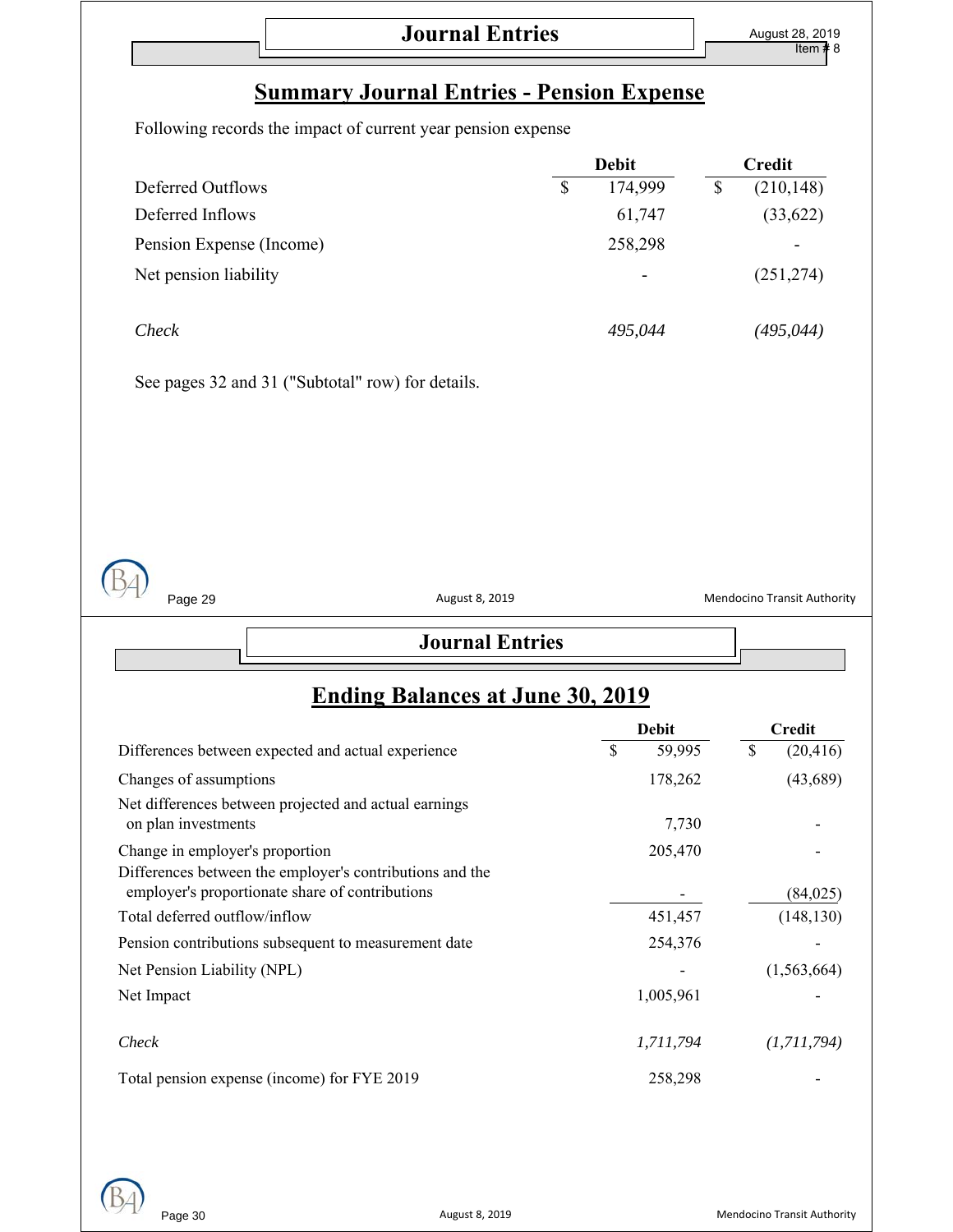| <b>Reconciliation of Deferred Outflows</b>                                                                     |    |                                           |  |                                          |  |                                | <b>August 28, 2019</b> |                                                 |  |
|----------------------------------------------------------------------------------------------------------------|----|-------------------------------------------|--|------------------------------------------|--|--------------------------------|------------------------|-------------------------------------------------|--|
| (Detail for page 29)                                                                                           |    |                                           |  |                                          |  |                                | Item#8                 |                                                 |  |
| <b>Deferred Outflows</b>                                                                                       |    | Opening<br><b>Balance</b><br><b>Debit</b> |  | <b>Journal</b><br>Entry-<br><b>Debit</b> |  | Journal<br>Entry -<br>(Credit) |                        | <b>Ending</b><br><b>Balance</b><br><b>Debit</b> |  |
| Differences between actual and expected<br>experience                                                          | \$ | $2,604$ \$                                |  | 57,391 \$                                |  |                                | \$                     | 59,995                                          |  |
| Change in assumptions                                                                                          |    | 323,074                                   |  |                                          |  | (144, 812)                     |                        | 178,262                                         |  |
| Differences between projected and actual<br>earnings on plan investments                                       |    | 73,066                                    |  |                                          |  | (65,336)                       |                        | 7,730                                           |  |
| <b>Employer Specific</b><br>Change in employer's proportion                                                    |    | 87,862                                    |  | 117,608                                  |  |                                |                        | 205,470                                         |  |
| Differences between the employer's<br>contributions and the employer's<br>proportionate share of contributions |    |                                           |  |                                          |  |                                |                        |                                                 |  |
| Subtotal                                                                                                       |    | 486,606                                   |  | 174,999                                  |  | (210, 148)                     |                        | 451,457                                         |  |
| Contributions after the Measurement Date                                                                       |    | 215,264                                   |  | 254,376                                  |  | (215, 264)                     |                        | 254,376                                         |  |
| <b>Total Deferred Outflows</b>                                                                                 |    | 701,870                                   |  | 429,375                                  |  | (425, 412)                     |                        | 705,833                                         |  |

Note "Changes" for Risk Pool deferrals equals total change from prior year to current year. "Changes" for employer-specific deferrals includes recognition of previous deferral or establishment of new deferral.

 $(B<sub>4</sub>)$ 

 $\overline{\Gamma}$ 

Page 31 **Mendocino Transit August 8, 2019** August 8, 2019 **August 8, 2019** August 2019 August 2019 August 2019 August 2019 August 2019 August 2019 August 2019 August 2019 August 2019 August 2019 August 2019 August 2019 Aug

| <b>Reconciliation of Deferred Inflows</b>                                                                      |                                              |               |                               |                          |                                    |        |                                      |            |
|----------------------------------------------------------------------------------------------------------------|----------------------------------------------|---------------|-------------------------------|--------------------------|------------------------------------|--------|--------------------------------------|------------|
| (Detail for page 29)                                                                                           |                                              |               |                               |                          |                                    |        |                                      |            |
| <b>Deferred Inflows</b>                                                                                        | <b>Opening</b><br><b>Balance</b><br>(Credit) |               | Journal<br>Entry-<br>(Credit) |                          | Journal<br>Entry -<br><b>Debit</b> |        | Ending<br><b>Balance</b><br>(Credit) |            |
| Differences between actual and expected<br>experience                                                          | \$                                           | $(37,304)$ \$ |                               | $\overline{\phantom{a}}$ | \$                                 | 16,888 | \$                                   | (20, 416)  |
| Change in assumptions                                                                                          |                                              | (24, 635)     |                               | (19,054)                 |                                    |        |                                      | (43, 689)  |
| Differences between projected and actual<br>earnings on plan investments                                       |                                              |               |                               |                          |                                    |        |                                      |            |
| <b>Employer Specific</b>                                                                                       |                                              |               |                               |                          |                                    |        |                                      |            |
| Change in employer's proportion                                                                                |                                              | (44, 859)     |                               |                          |                                    | 44,859 |                                      |            |
| Differences between the employer's<br>contributions and the employer's<br>proportionate share of contributions |                                              | (69, 457)     |                               | (14, 568)                |                                    |        |                                      | (84, 025)  |
| <b>Total Deferred Inflows</b>                                                                                  |                                              | (176, 255)    |                               | (33, 622)                |                                    | 61,747 |                                      | (148, 130) |

Note "Changes" for Risk Pool deferrals equals total change from prior year to current year. "Changes" for employer-specific deferrals includes recognition of previous deferral or establishment of new deferral.